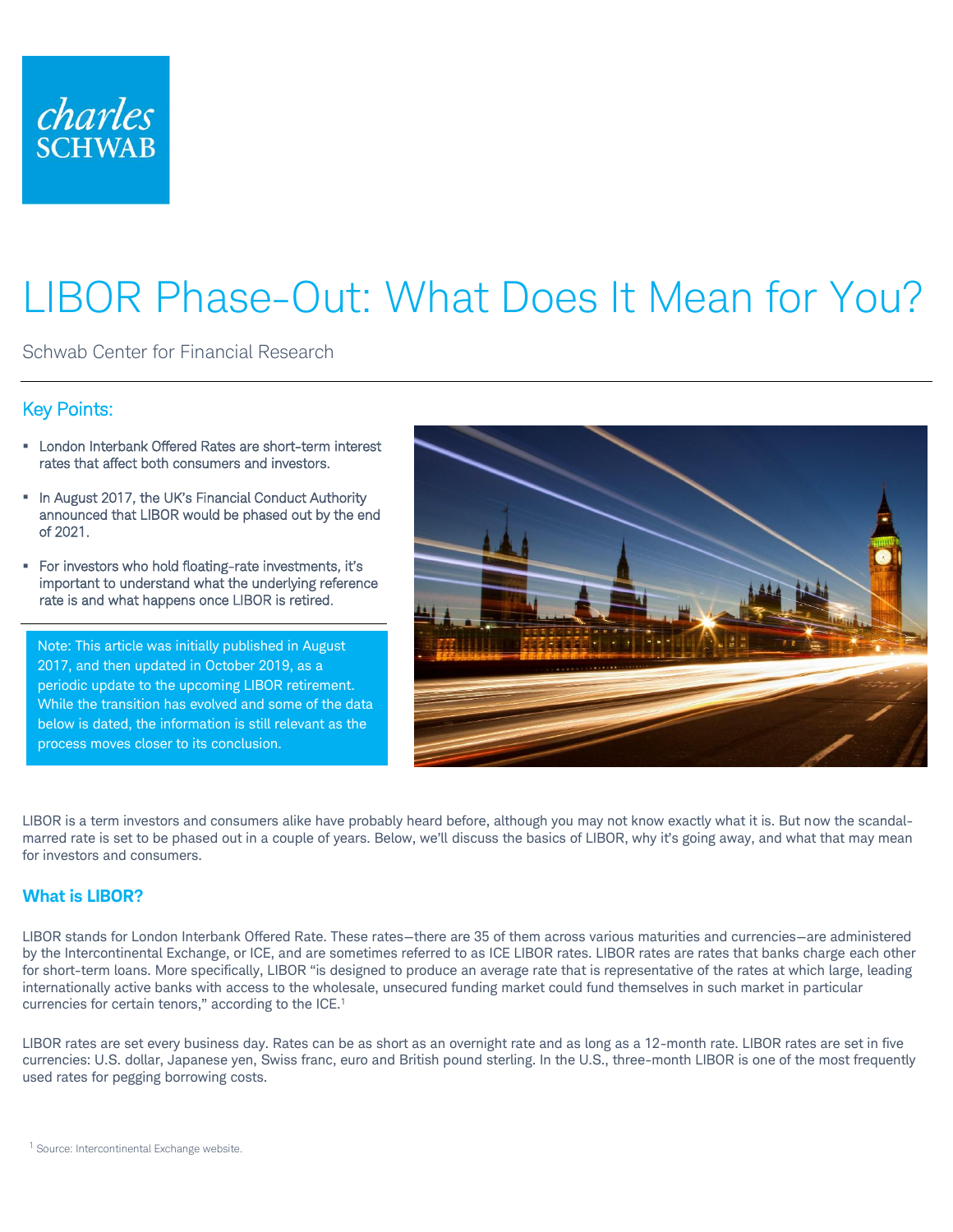## **Why does LIBOR matter?**

LIBOR rates affect us both as consumers and as investors. LIBOR is often the reference rate for many different types of loans, including:

- Adjustable-rate mortgages
- Home equity loans and lines of credit
- Auto loans
- Student loans
- Credit cards

LIBOR also plays a key role in many types of investments, usually those with floating coupon rates. Rather than having fixed coupon payments, the coupon rates on these investments tend to equal a short-term reference rate, usually three-month LIBOR, plus a spread. The spread is compensation for the additional risks of holding these types of investments relative to more conservative investments like U.S. Treasury securities. LIBOR rates represent benchmarks for trillions of dollars in securities across the globe.<sup>2</sup> Some common investments with floating coupon rates include:

- Investment-grade floating-rate notes
- Floating-rate or variable-rate preferred securities
- Bank loans

These investments tend to benefit when short-term rates are rising. The opposite is also true—when short-term rates fall, their coupons rates tend to fall as well.

LIBOR rates usually track other short-term interest rates, like the U.S. federal funds rate, but they can also be an indication of risk. If there are concerns about the financial system, or broad risks in the economy, LIBOR rates may rise as the banks' cost of borrowing rises. As the chart below illustrates, three-month LIBOR tends to track the federal funds rate, but during periods of market stress—for instance, during the 2008-09 financial crisis, and, to a lesser extent, during the European debt crisis of 2011-12—the two rates have diverged.

#### **What was the LIBOR scandal?**

If you've heard of LIBOR during the past few years, it's most likely not for good reasons. The rate has been marred by scandal. Because LIBOR rates are set by banks submitting their own estimates of their borrowing costs, the rates can be manipulated by those member banks—and they have been.

For instance, during the financial crisis, some banks submitted low numbers to make it appear they were in better shape than they actually were. Borrowing costs can be an indication of risk—riskier borrowers tend to be charged higher rates—so the lower rates helped mask the liquidity problems that many banks were experiencing at the time.

Some banks also tried to manipulate LIBOR rates to make profits. According to the Council on Foreign Relations, banks submitted "rates to provide figures that would benefit the traders, instead of submitting the rates the bank would actually pay to borrow money."<sup>3</sup> In other words, banks manipulated LIBOR rates to benefit their own LIBOR-linked investments.

Since investigations began in 2012, regulators in the United States, the United Kingdom and the European Union have fined banks more than \$9 billion for their participation in LIBOR-rigging schemes.<sup>4</sup>



# Three-month LIBOR usually tracks the federal funds rate, but has diverged at times

Source: Bloomberg. Monthly data as of 9/30/2019. ICE LIBOR USD 3 Month (US0003 Index) and U.S. Federal Funds Target Rate Mid Point of Range (FDTRMID).

<sup>3</sup>"Understanding the LIBOR Scandal," Council on Foreign Relations, October 12, 2016.

<sup>4</sup> Ibid.

<sup>2</sup> Source: SEC, "Staff Statement on LIBOR Transition," July 12, 2019.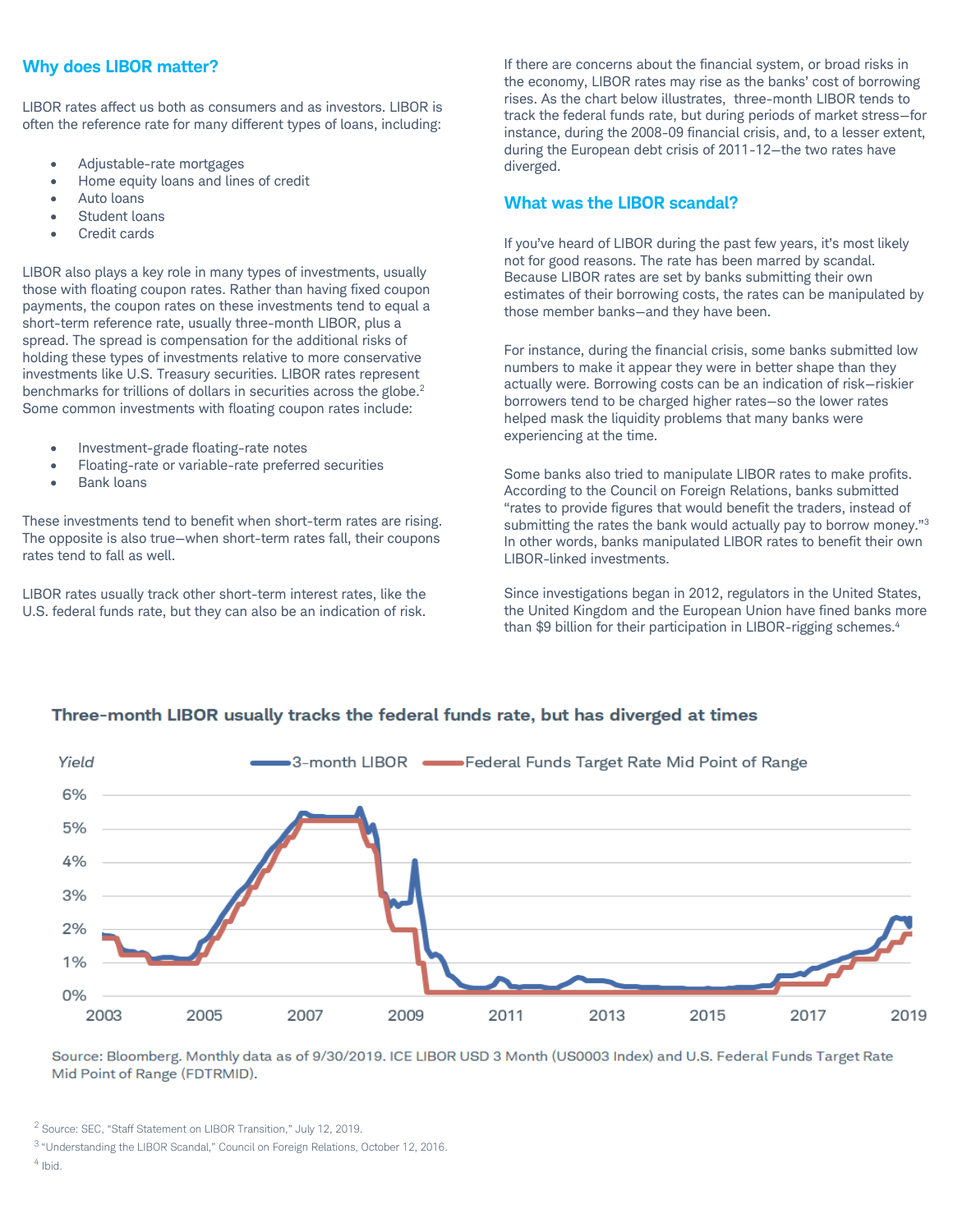# **Why is LIBOR going away?**

One reason could be that it has lost creditability from the scandal. But according to the United Kingdom's Financial Conduct Authority (FCA), the regulatory agency that oversees LIBOR, it's because LIBOR rates don't reflect costs from actual transactions. In a 2017 speech, Andrew Bailey, CEO of the FCA, said the rate will be phased out because "the underlying market that LIBOR seeks to measure the market for wholesale term lending to banks—is no longer sufficiently active."<sup>5</sup> In that speech, Bailey cited an extreme example in which one of the LIBOR rates (remember, there are multiple currencies and tenors) reflected just 15 transactions of a qualifying size for all of 2016. Regulators would prefer to see reference rates that are based more on actual transactions than subjective judgments. According to the FCA, LIBOR is set to be phased out by the end of 2021.

## **What does this mean for investors?**

The Secured Overnight Financing Rate has gained momentum in the U.S. as the successor to LIBOR rates. In June 2017, the Alternative Reference Rates Committee selected SOFR as its recommended alternative to LIBOR. After months of work, the New York Federal Reserve first began publishing the rate in April 2018.

How this translates to investors and consumers is a little less straightforward. Each investment, security, or loan that cites LIBOR as its reference rate has its own contract with its own set of terms. Unless a back-up rate is listed in a prospectus or contract, the new rate and terms will need to be agreed upon between the borrowers and the lenders. Since LIBOR's retirement was announced, many floating-rate investments have been issued with three-month LIBOR still being used as reference rate. However, many prospectuses have included more explicit fallback language for when LIBOR is officially gone.

For investors, many investments that track LIBOR rates tend to be short-term in nature. For example, average maturity of the issues in the Bloomberg Barclays U.S. Floating-Rate Note Index is just 2.1 years, but roughly 59% of the underlying issues have maturities of greater than two years.<sup>6</sup> Bank loans, a riskier type of corporate debt that tracks LIBOR, tend to have short maturities as well—usually five years or less. While many of these investments may simply mature before the phase-out occurs, there are still a number of issues that still reference LIBOR and whose outlook is more uncertain.

Investments with longer maturities, like preferred securities, likely will need to be addressed on a case-by-case basis. Most preferred securities have call features, meaning the issuer can "call," or redeem, them at their par price after a certain date has passed. Given that many floating-rate preferred or variable-rate preferred securities use three-month LIBOR as their benchmark, issuers may choose to call in the securities at the next available call date close to the LIBOR phase-out date.

Any change to an underlying reference rate likely would require consent from holders of such investments. In most situations, consent is required by some sort of majority of the investors. This could be a long and drawn-out process.

While there are still plenty of unknowns, investors will want to see how the alternative reference rates stack up to the original LIBOR rates their investments tracked, to make sure the new yield compensation is adequate. For example, SOFR had generally trended below three-month LIBOR since its inception, but as markets began to price in Fed easing, three-month LIBOR has generally been lower than SOFR. In other words, a switch to a new reference rate can have an impact on floating-rate investments' coupon payments, for better or for worse.

Another risk is the implementation of alternative reference rates like SOFR. For example, when a corporation issues a floating-rate note tied to SOFR, seasoned floaters that are still tied to LIBOR may be less desirable and could potentially experience a loss of liquidity once LIBOR is officially retired. In the bond market, lower liquidity usually leads to a large gap between what a bond can be bought or sold for, and usually leads to more price volatility. This could negatively affect holders of these types of investments.

## **What to do now**

Unfortunately, there are still many unknowns when it comes to LIBOR-linked investments. Considering that the projected phaseout is still two years away, the transition to new benchmarks is likely to be orderly. But we do see some risks as we get closer to the phase-out date. For investors who own LIBOR-linked investments, higher-than-normal price volatility may arise if the transition doesn't go as smoothly as planned. We think it's important to pay attention to how this unfolds so you won't be surprised if and when these changes affect your investments.

<sup>6</sup> As of October 15, 2019.

<sup>5 &</sup>quot;The Future of LIBOR," Financial Conduct Authority, July 27, 2017.